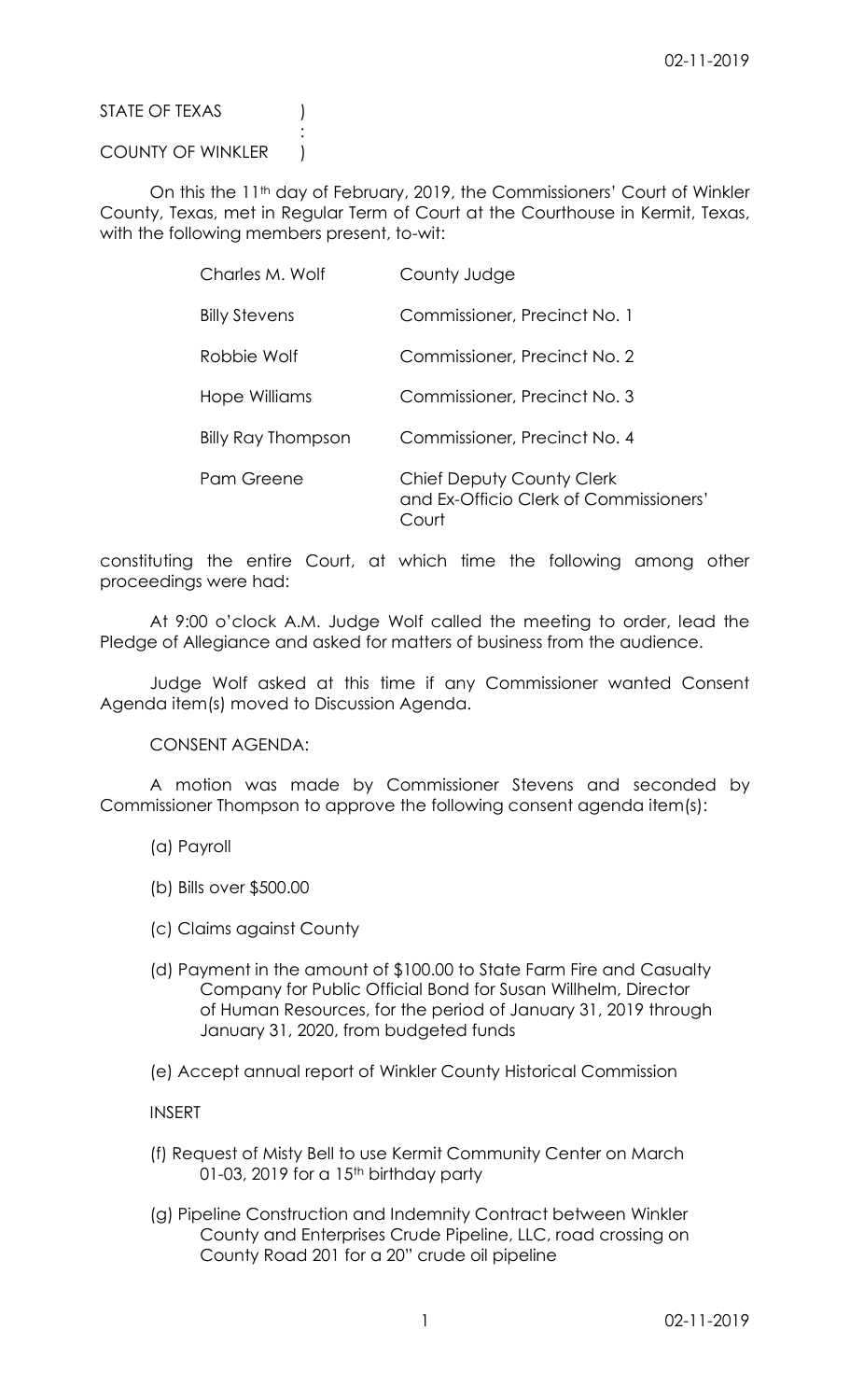- (h) Request to Construct Access Driveway Facilities by Ronnie Hawkins/Wildcat Enterprises, Inc., on Winkler County rightof-way on County Road 528
- (i) Replacement of carpet in the Justice of the Peace Office, Precinct No. 1, in the amount of \$1,700.00 from committed funds
- (j) Payment to Parsons Commercial Roofing for Winkler County Recreation Center in the amount of \$48,518.00 from committed funds
- (k) Payment to Lowe's Home Improvement for 20 folding tables and 260 folding chairs for Kermit Community Center in the amount of \$7,129.27 from budgeted funds
- (l) Payment to Trimax Mowing Systems, Inc., for mower for Winkler County Golf Course in the amount of \$35,105.30 from committed funds
- (m) Payment to John Deere for one (1) utility tractor for Winkler County Golf Course in the amount of \$42,410.50 from capital expenditures
- (n) Payment to D. K. Boyd Land & Cattle Co. for caliche in the amount of \$3,600.00 from budgeted lateral road funds

which motion became an order of the Court upon the following vote:

Ayes: Commissioners Stevens, Wolf, Williams and Thompson Noes: None

Following discussion regarding qualifying and awarding bid for Construction Manager at Risk for the Winkler County Community Center in Kermit, a motion was made by Commissioner Williams and seconded by Commissioner Thompson to authorize the County Auditor to re-advertise for bids for construction manager at risk for the new Winkler County Community Center in Kermit, Texas; said bids to be received until 4:00 o'clock P.M., on Friday, March 08, 2019 and opened and read aloud on Monday, March 11, 2019, with the Commissioners' Court reserving the right to reject any and all bids; which motion became an order of the Court upon the following vote:

Ayes: Commissioners Stevens, Wolf, Williams and Thompson Noes: None

Following discussion regarding qualifying and awarding bid for Construction Manager at Risk for the Winkler County Community Center in Wink, a motion was made by Commissioner Williams and seconded by Commissioner Thompson to authorize the County Auditor to re-advertise for bids for construction manager at risk for the new Winkler County Community Center in Kermit, Texas; said bids to be received until 4:00 o'clock P.M., on Friday, March 08, 2019 and opened and read aloud on Monday, March 11, 2019, with the Commissioners' Court reserving the right to reject any and all bids; which motion became an order of the Court upon the following vote:

Ayes: Commissioners Stevens, Wolf, Williams and Thompson Noes: None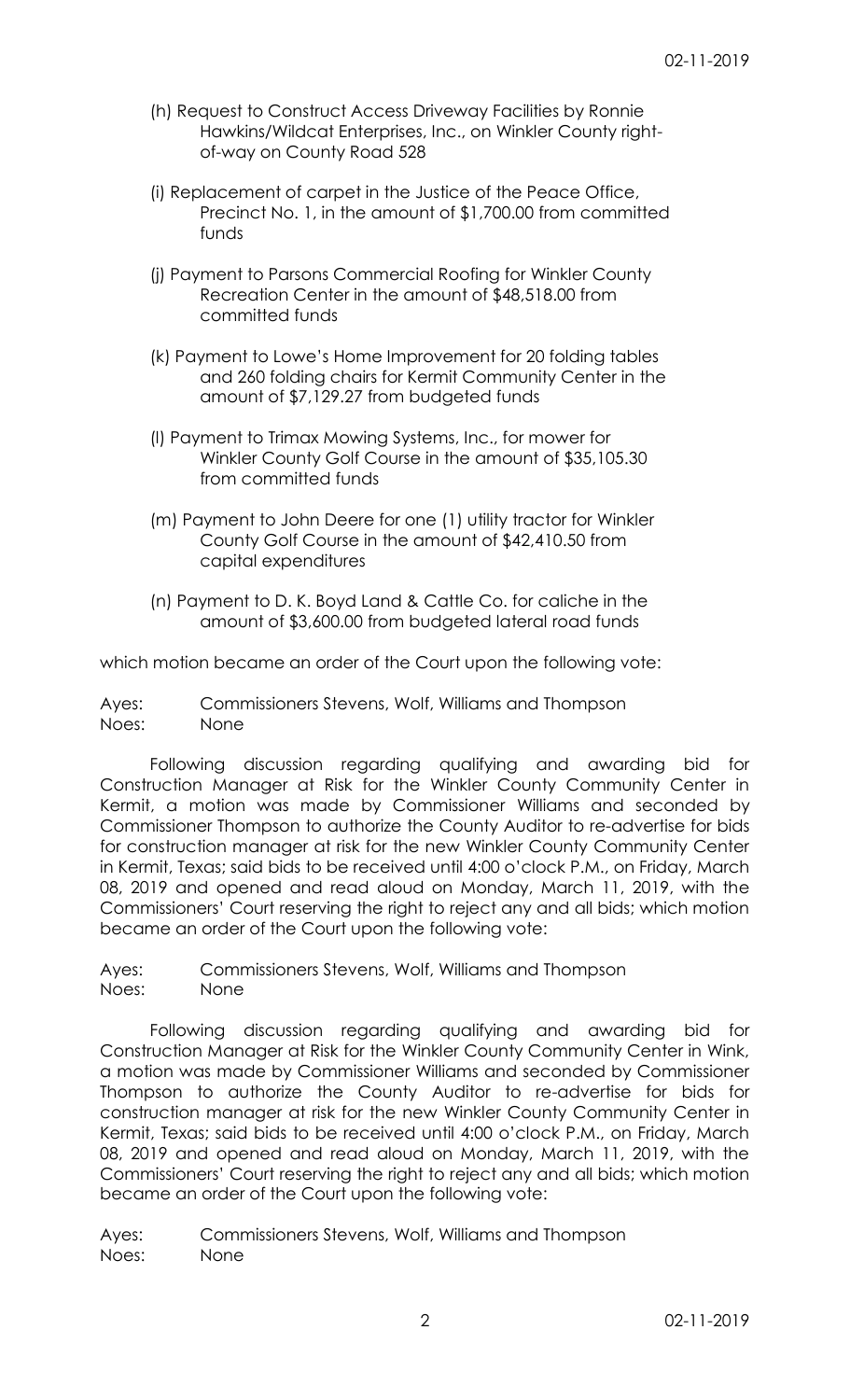A motion was made by Commissioner Wolf and seconded by Commissioner Williams to approve Order Prohibiting Certain Fireworks in unincorporated areas of Winkler County, Texas; which motion became an order of the Court upon the following vote:

Ayes: Commissioners Stevens, Wolf, Williams and Thompson Noes: None

## INSERT

A motion was made by Commissioner Stevens and seconded by Commissioner Williams to approve appointment of Leon Stroud as Constable, Precinct Nos. 1 & 3; which motion became an order of the Court upon the following vote:

Ayes: Commissioners Stevens, Wolf, Williams and Thompson Noes: None

A motion was made by Commissioner Williams and seconded by Commissioner Wolf to approve purchase of one (1) 2018 Cat Skid Steer loader for Precinct No. 3 in the amount of \$35,175.00 from contingency funds; which motion became an order of the Court upon the following vote:

Ayes: Commissioners Stevens, Wolf, Williams and Thompson Noes: None

Following discussion regarding lease options for County lands, a motion was made by Commissioner Williams and seconded by Commissioner Stevens to lease County land, a portion located on East Avenue, with terms of lease options to be worked out at a later date; which motion became an order of the Court upon the following vote:

Ayes: Commissioners Stevens, Wolf, Williams and Thompson Noes: None

Following discussion, a motion was made by Commissioner Williams and seconded by Commissioner Thompson to approve Participation Agreement with Texas New Mexico Power Co., to lock in rebate for solar project for Winkler County Park in Kermit in the amount of \$12,767.28; which motion became an order of the Court upon the following vote:

Ayes: Commissioners Stevens, Wolf, Williams and Thompson Noes: None

Following discussion, a motion was made by Commissioner Williams and seconded by Commissioner Thompson to approve Purchase/Services Agreement between Winkler County Sheriff's Office and KOLOGiK, Inc., for records management in the amount of \$77,220.00 for the first two (2) years being paid by NIBRS Grant, and then in the amount of \$9,500.00 per year paid by Winkler County from budgeted funds or purchase compliance package in the amount to of \$7,500.00 from contingency funds; which motion became an order of the Court upon the following vote:

Ayes: Commissioners Stevens, Wolf, Williams and Thompson Noes: None

A motion was made by Commissioner Williams and seconded by Commissioner Thompson to reschedule the date of Commissioners' Court from